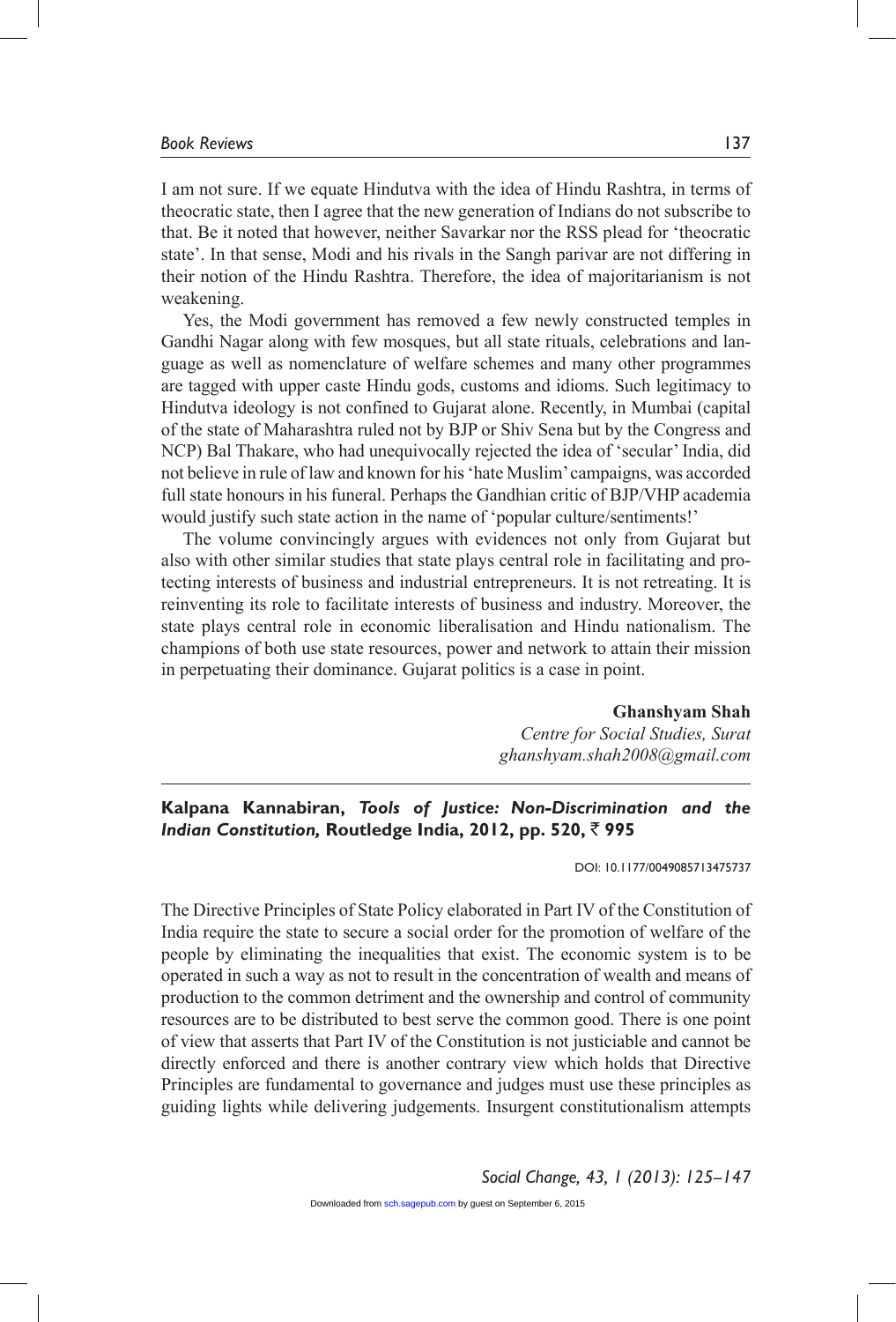to infuse life into the otherwise dead letter of the law by injecting a people-oriented ideology in Indian constitutional jurisprudence. The parameters and outlines of this ideology are to be found in the Directive Principles.

This argument developed by K.G. Kannabiran—senior advocate, philosopher and fierce human rights activist—in his book *The Wages of Impunity: Power, Justice and Human Rights in India* (Orient Longman) is taken forward in 'Tools of Justice: Non Discrimination and the Indian Constitution' by his daughter and scholar Kalpana Kannabiran. The central theme of her project is to show that Article 21 of the Constitution, which guarantees protection of life and liberty, is not applicable only to state custody and civil liberties. Life and liberty are inherently and profoundly interconnected with Article 15 and the prohibition of discrimination on grounds of religion, race, caste, sex or place of birth. Describing liberty as 'the Siamese twin of non discrimination', the book explores the application of this interrelationship in the areas of disability rights, Dalit rights, adivasi rights, religious minority rights, women's rights and sexuality minority rights.

Describing discrimination as the undermining of dignity, Kannabiran outlines the practices that are destructive of dignity such as segregation, seclusion, negative stereotyping, exclusion, chronic mistreatment and finally—the most severe of them all—collective violence. She identifies key constitutional concepts for the identification and elaboration of discrimination such as 'hostile environment', best elaborated in Vishakha's case where it was held that the existence of an environment at the work place hostile to women constituted sexual harassment. In her book, she develops this argument by extending it to persons with disability operating in a society where physical and other forms of access (ramps, sign language interpreters, etc.) are missing, to tribal areas where the adivasis are hemmed in by a hostile forest bureaucracy and to situations such as those prevailing in the state of Gujarat after the 2002 massacre of minorities where Muslims are segregated and ghettoised.

Against the yardstick of equality and non discrimination, it emerges that in certain aspects of social life, India remains a barbaric and uncivilised country where discrimination is deep rooted and widespread with large scale incidents of violence dotting the jurisprudence landscape. Kannabiran may have found it difficult to decide whether to start with discrimination against persons with disability or caste discrimination or discrimination against women and sexual minorities. The decision to start with disability may have been on the throw of a dice. She begins by looking at the case law which is rather recent and not very comprehensive. She then looks at state policy and legislation and ends with 'a radically new approach that springs from the question of ability'. In doing so, she moves from the current status of state charity and tolerance to infusing disability rights with dignity and a vibrant view of legal capacity.

The sections on caste examine the sociological and historical scholarship, the case law on reservation for Dalits in employment and education and the issue of untouchability. The battle between the Dalits and the dominant castes, so intense and persistent in Indian society, enters the courts with constitutional battles being fought over issues such as 'merit' and 'efficiency'. Over the years a constitutional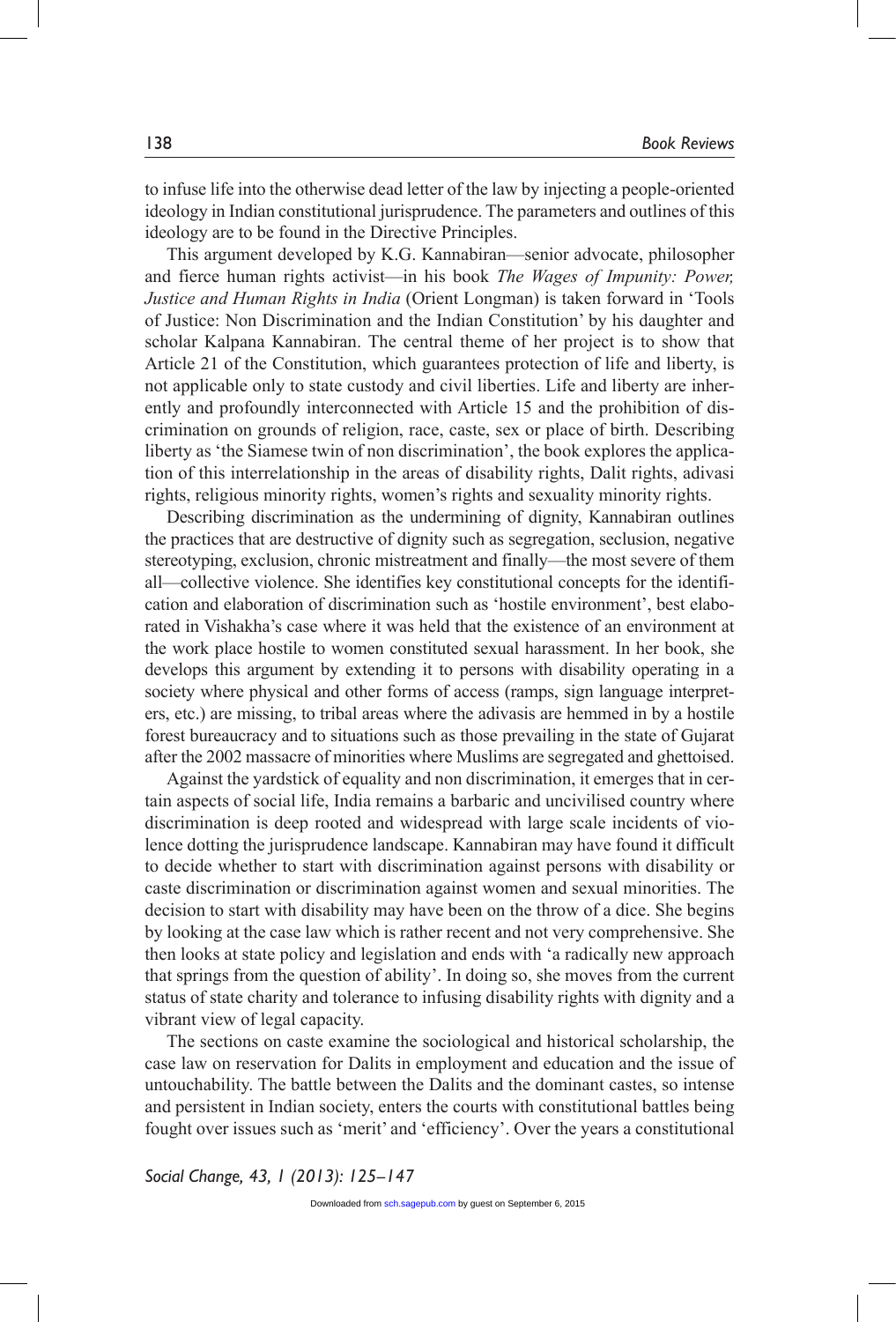morality on reservation has developed, based on the recognition that without special measures, the process of inclusion would remain a distant dream. This section on untouchability has an interesting outline of S.R. Sankaran's immense contribution to the struggle against untouchability. A senior government servant, he made 136 government orders in 'an unparalleled demonstration of creative and insurgent administration'–all enacted to stamp out the vice of untouchability and to enforce Article 17 (the abolition of untouchability) of the Constitution. The Scheduled Castes hold their own in perhaps all but one crucial arena of power the judiciary. Kannabiran points out that in 1989, of the 432 High Court judges, only six belonged to the scheduled castes and one to a scheduled tribe. The situation is not very different today.

The section relating to adivasis covers complex constitutional issues relating to adivasi homelands, their liberty and massive forced displacements. Despite the enactment of the Panchayats (extension to the Scheduled Areas) Act, 1996 and the Scheduled Tribes and Other Traditional Forest Dwellers (Recognition of Forest Rights) Act, 2006, neoliberal economic policies proved triumphant and crippled the implementation of these statutes. Corporate activity, particularly mining, in the tribal areas gives rise to a civil war with the security forces pitted against the adivasis causing untold misery due to suspension of public services, arbitrary arrests, torture, illegal detentions, disappearances and abductions. This provoked what is possibly the most remarkable decision of any Supreme Court or Constitutional Court in the democratic world—*Nandini Sunder Vs State of Chhattisgarh*—where the Supreme Court characterised the state as terrorist and castigated globalisation and its agents—the World Bank and the IMF.

Then there is the section on discrimination against religious minorities. It covers, inter alia, the Sachar Committee Report of 2006, showing discrimination and collective violence against Muslims and social, educational and economic backwardness among certain sections. It also deals with the 2010 decision of the High Court of Andhra Pradesh in T. Muralidhar Rao Vs. Government of Andhra Pradesh where the High Court struck down a statute providing for reservation for certain Muslim backward classes. Kannabiran characterised the action of the High Court as symptomatic of 'conservative and deeply discriminatory majoritarian rhetoric'. Finally Kannabiran analyses the paralysis of the right to liberty in the context of communal violence and genocidal massacres.

The last part and probably the most comprehensive section is titled 'Sex, Gender and the Denial of Freedom'. Starting with the history of social reform in India from the late nineteenth to the mid twentieth century, Kannabiran then proceeds to analyse the judgements of the High Courts of the States and the Supreme Court of India over a 60 years period. Later she focuses on the history of legislative measures taken to combat sexual assaults and the various court decisions that culminated in sexual assault being viewed as a derogation of the right to life and personal liberty. She places particular emphasis on sexual violence against women from Dalit, tribal and minority communities and the practiced guarantee of impunity to perpetrators of violence against women. In ending this section,